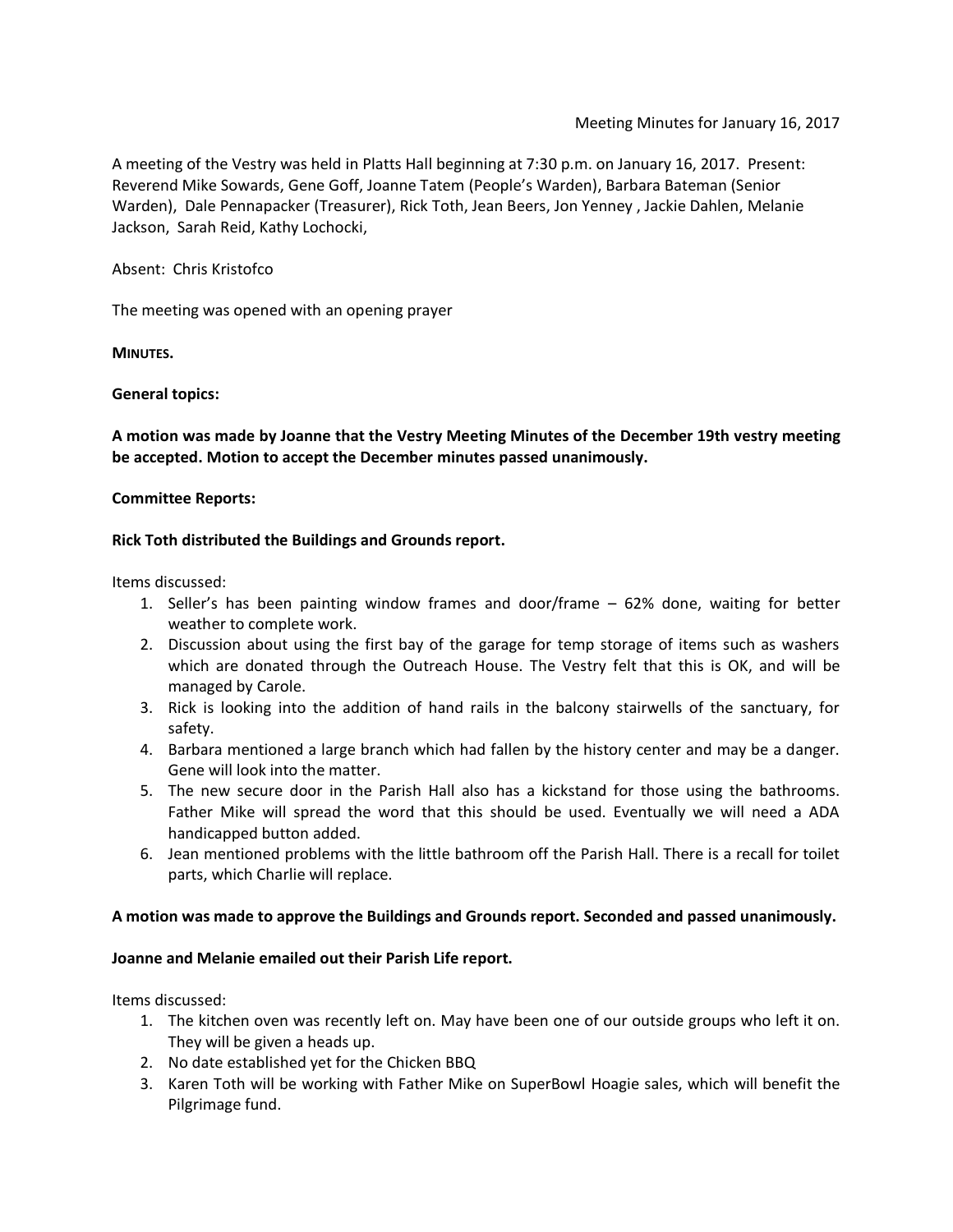## **Barbara made a motion to accept the Parish Life Report. Seconded and passed unanimously.**

### **Jackie had emailed out the Nov/Dec Outreach Report.**

Items discussed:

- 1. We received a \$7,000 HealthSpark technology grant for the Outreach House. They are using it for a new system for automated tracking of clients and their visits/services.
- 2. There was a discussion about Toys for Tots gifts donated to Outreach house. Due to an excess of gifts from the Toys for Tots Foundation for the Outreach families, Father Mike determined that, while we are a relatively affluent parish, there are some families within our Parish also in need, and a portion of the excess gifts were distributed to parish children at the Christmas party. To respect the diginity of the Parish families, no one was selected out as more or less needy, so the gifts were provided to all the children. There was some discussion of the appropriateness of using gifts for the parish rather than groups such as the Outreach House or other similar groups. Sarah Reid indicated she felt this would have been a more appropriate path to help the needy at Christmas. There was follow-up correspondence from Father Mike and Sarah regarding this issue, and Father Mike clarified his intent and thought process.

### **Sarah made a motion that the Outreach Report be accepted. Seconded and passed unanimously.**

### **Barbara had distributed via email a Communications Committee Report.**

Items discussed:

- 3. Barbara noted that Mike Lochocki was working on placing ads seeking a webmaster for the St James website.
- 4. Barbara noted that Drew Beck had agreed to be chairman of the Communications Committee. The committee will have an increased focus on social media, including our Twitter, Facebook, internet efforts. There was some discussion of finding ways to track the metrics on these efforts, to make sure we focus our efforts where most effective.
- 5. There was mention of excellent work on Facebook by Chris Samtmann. Father Mike gave his kudos for this effort.

# **Jean made a motion to accept the Communications Committee Report. Seconded and passed unanimously.**

Father Mike had distributed a Rector's Report via email.

Items discussed:

- **1.** Father Mike mentioned that the Capital Campaign Committee would be meeting on January 25<sup>th</sup>, with Insight, to create a Survey for the project. All Vestry members are welcome to attend.
- **2.** There was a discussion of a Mutual Ministry Review of St James. This is an assessment of how we are doing, primarily the Rector, Administration, and Vestry, and is a service from the Diocese. Nancy Deming is involved in setting this up.

#### **Kathy made a motion to accept the Rector's Report. Seconded and passed unanimously.**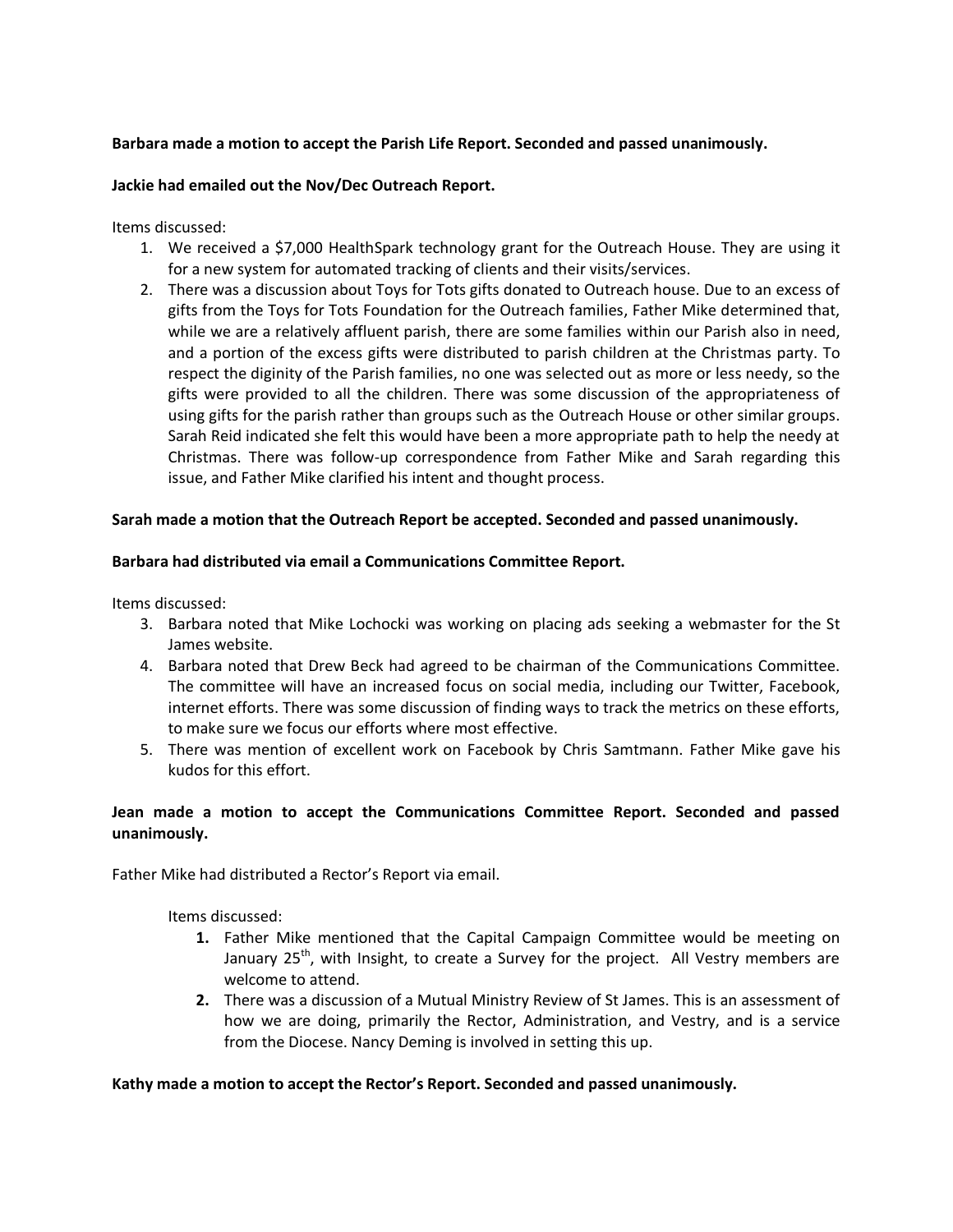### **Dale distributed the updated 2017 Budget**

Items discussed:

- 1. Dale mentioned that there have been 98 Pledges, with a few still to come. Total Pledges to date are about \$212K, and he expects the final Pledge Total to come in at about \$220K.
- 2. There was discussion of the Special Improvement Projects section. Father Mike suggested that this area was important enough to warrant a separate page for extra emphasis.
- 3. Dale noted that we had received \$400K from the Deb Marsteller estate, and an additional \$200K this week. There is a final distribution expected in the 3<sup>rd</sup> or 4<sup>th</sup> quarter of the year.

## **Jean made a motion to accept the 2017 St James Budget. Seconded and approved unanimously.**

### **Dale also had distributed the December Operations Report.**

Items discussed:

**1.** Dale noted that the Balance Sheet for St James for the end of 2016 had a positive balance of \$1,085,000 – an improving position.

### **Kathy made a motion to approve the Operations Report. Seconded and passed unanimously.**

### **Dale had distributed the Investment Report.**

Items Discussed:

a. Vanguard assets at the end of 2016 total \$524,313. \$122K has been taken out for various St James projects in 2016.

#### **Gene made a motion to accept the Investment Report. Seconded and passed unanimously.**

**Dale discussed the Investment Committee.** They met recently and recommend that the Vestry approve an investment of \$50K into the VTV Large Cap stock exchange traded fund (ETF). They have had \$250K sitting in cash at Vanguard, and want to move back into the market over several months.

# **Dale made a motion to accept the Investment Committee recommendation to invest \$50K into the VTV fund. Seconded and passed unanimously.**

#### **New Business:**

- 2. Father Mike mentioned a desire from Parish members to set up a "Church Mouse" program, which would be a confidential program to help parish members in need via low interest loans. This type of program has been used successfully at other churches. There was general interest from the Vestry and Father Mike, but the consensus was to defer this topic until after the Capital Campaign, when we can take a fresh look.
- 3. Barbara discussed the idea of shifting Vestry meetings to third Tuesdays instead of third Mondays each month. This will reduce conflicts with other users of the Parish Hall. She made a motion that we make that change going forward, which passed unanimously. February's meeting will now be on the  $21<sup>st</sup>$  at 7:30 pm.